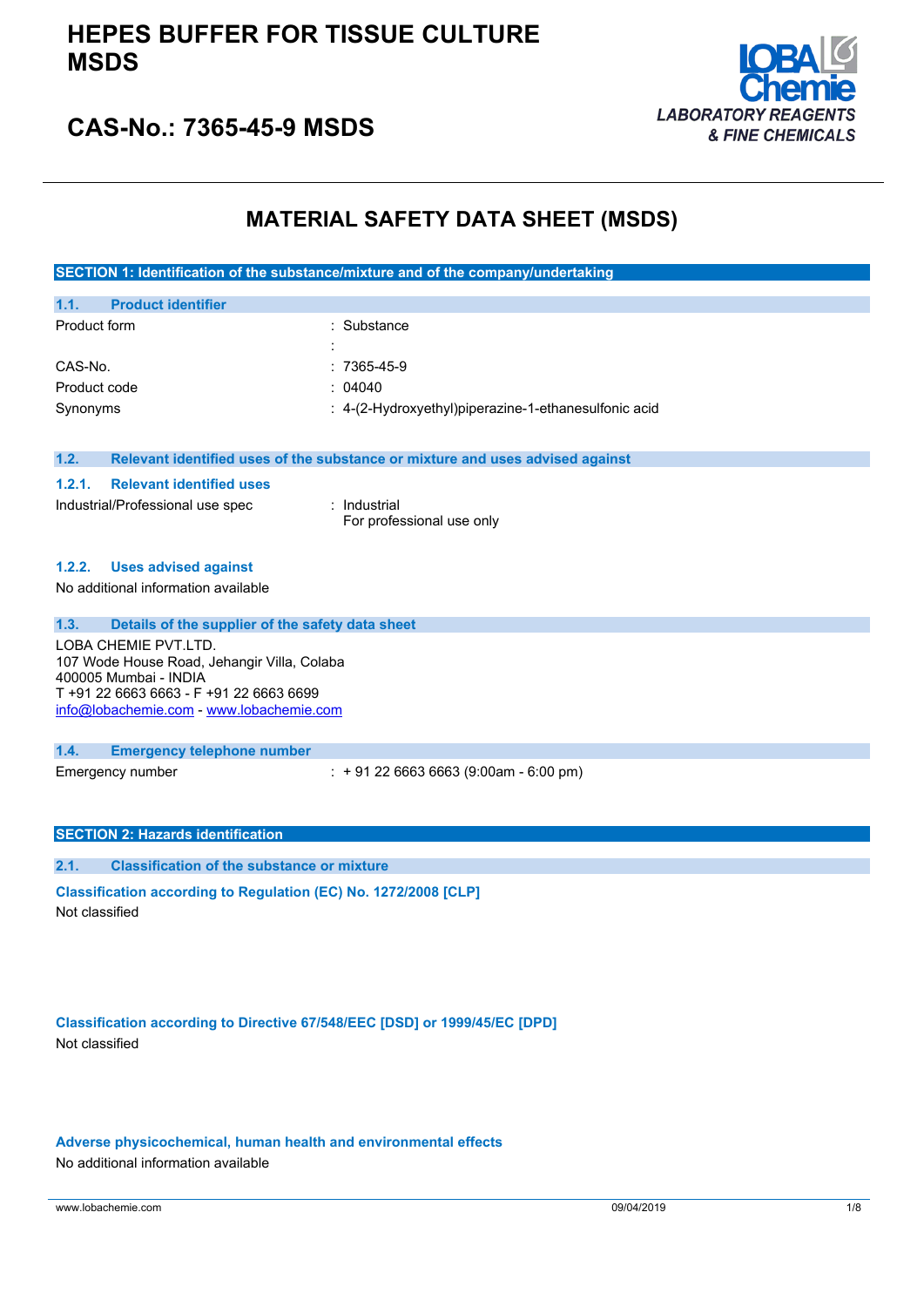Safety Data Sheet

### **2.2. Label elements**

**Labelling according to Regulation** (EC) **No. 1272/2008** [CLP]

No labelling applicable

**2.3. Other hazards**

No additional information available

| <b>SECTION 3: Composition/information on ingredients</b> |                   |                                       |  |
|----------------------------------------------------------|-------------------|---------------------------------------|--|
|                                                          |                   |                                       |  |
| 3.1.                                                     | <b>Substances</b> |                                       |  |
| Name                                                     |                   | $\pm$ HEPES BUFFER FOR TISSUE CULTURE |  |
| CAS-No.                                                  | $: 7365 - 45 - 9$ |                                       |  |

Full text of R- and H-statements: see section 16

### **3.2. Mixtures** Not applicable

| <b>SECTION 4: First aid measures</b>                                                                    |                                                                                                                         |  |  |  |
|---------------------------------------------------------------------------------------------------------|-------------------------------------------------------------------------------------------------------------------------|--|--|--|
|                                                                                                         |                                                                                                                         |  |  |  |
| 4.1.<br><b>Description of first aid measures</b>                                                        |                                                                                                                         |  |  |  |
| First-aid measures after inhalation<br>: Remove person to fresh air and keep comfortable for breathing. |                                                                                                                         |  |  |  |
| : Gently wash with plenty of soap and water.<br>First-aid measures after skin contact                   |                                                                                                                         |  |  |  |
| First-aid measures after eye contact                                                                    | Rinse cautiously with water for several minutes. Remove contact lenses, if present<br>and easy to do. Continue rinsing. |  |  |  |
| First-aid measures after ingestion                                                                      | : Rinse mouth out with water.                                                                                           |  |  |  |
| 4.2.<br>Most important symptoms and effects, both acute and delayed                                     |                                                                                                                         |  |  |  |
| No additional information available                                                                     |                                                                                                                         |  |  |  |
| 4.3.                                                                                                    | Indication of any immediate medical attention and special treatment needed                                              |  |  |  |
| Treat symptomatically.                                                                                  |                                                                                                                         |  |  |  |
| <b>SECTION 5: Firefighting measures</b>                                                                 |                                                                                                                         |  |  |  |
|                                                                                                         |                                                                                                                         |  |  |  |
| 5.1.<br><b>Extinguishing media</b>                                                                      |                                                                                                                         |  |  |  |
| Suitable extinguishing media                                                                            | : Water spray. Foam. Dry powder. Carbon dioxide.                                                                        |  |  |  |
| Unsuitable extinguishing media                                                                          | : Do not use a heavy water stream.                                                                                      |  |  |  |
| 5.2.<br>Special hazards arising from the substance or mixture                                           |                                                                                                                         |  |  |  |
| No additional information available                                                                     |                                                                                                                         |  |  |  |
| 5.3.<br><b>Advice for firefighters</b>                                                                  |                                                                                                                         |  |  |  |
| Protection during firefighting                                                                          | : Do not attempt to take action without suitable protective equipment.                                                  |  |  |  |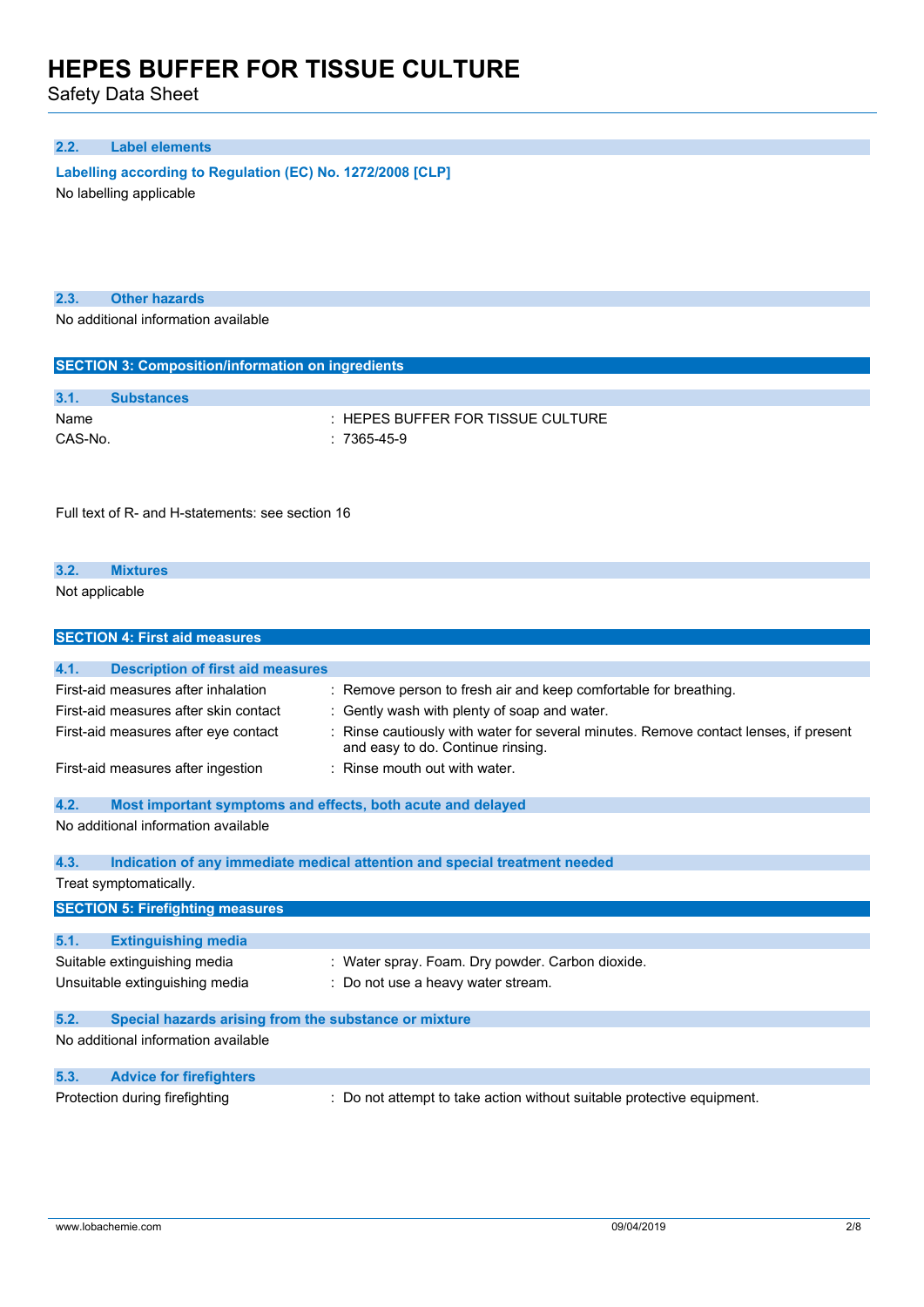Safety Data Sheet

|        | <b>SECTION 6: Accidental release measures</b>                       |                                                                                                                            |
|--------|---------------------------------------------------------------------|----------------------------------------------------------------------------------------------------------------------------|
| 6.1.   |                                                                     | Personal precautions, protective equipment and emergency procedures                                                        |
| 6.1.1. | For non-emergency personnel                                         |                                                                                                                            |
|        | <b>Emergency procedures</b>                                         | : Evacuate unnecessary personnel.                                                                                          |
| 6.1.2. | For emergency responders                                            |                                                                                                                            |
|        | Protective equipment                                                | : Use personal protective equipment as required.                                                                           |
|        | <b>Emergency procedures</b>                                         | : Ventilate area.                                                                                                          |
| 6.2.   | <b>Environmental precautions</b>                                    |                                                                                                                            |
|        | Avoid release to the environment.                                   |                                                                                                                            |
| 6.3.   | Methods and material for containment and cleaning up                |                                                                                                                            |
|        | Methods for cleaning up                                             | : On land, sweep or shovel into suitable containers. Collect spillage.                                                     |
| 6.4.   | <b>Reference to other sections</b>                                  |                                                                                                                            |
|        | No additional information available                                 |                                                                                                                            |
|        | <b>SECTION 7: Handling and storage</b>                              |                                                                                                                            |
| 7.1.   | <b>Precautions for safe handling</b>                                |                                                                                                                            |
|        | Precautions for safe handling                                       | : Avoid contact with skin and eyes. Do not breathe dust.                                                                   |
|        | Hygiene measures                                                    | : Wash hands and other exposed areas with mild soap and water before eating,<br>drinking or smoking and when leaving work. |
| 7.2.   | <b>Conditions for safe storage, including any incompatibilities</b> |                                                                                                                            |
|        | Storage conditions                                                  | : Store in a well-ventilated place. Keep container tightly closed.                                                         |
| 7.3.   | <b>Specific end use(s)</b>                                          |                                                                                                                            |
|        | No additional information available                                 |                                                                                                                            |
|        | <b>SECTION 8: Exposure controls/personal protection</b>             |                                                                                                                            |
| 8.1.   | <b>Control parameters</b>                                           |                                                                                                                            |
|        | No additional information available                                 |                                                                                                                            |

| 8.2.<br><b>Exposure controls</b>                              |                                      |  |  |
|---------------------------------------------------------------|--------------------------------------|--|--|
| Hand protection                                               | : protective gloves                  |  |  |
| Eye protection                                                | : Chemical goggles or safety glasses |  |  |
| Skin and body protection                                      | : Wear suitable protective clothing  |  |  |
| Respiratory protection                                        | : Wear respiratory protection.       |  |  |
| <b>SECTION 9: Physical and chemical properties</b>            |                                      |  |  |
| 9.1.<br>Information on basic physical and chemical properties |                                      |  |  |
| Physical state                                                | : Solid                              |  |  |
| Molecular mass                                                | $: 238.3$ g/mol                      |  |  |
| Colour                                                        | : White powder.                      |  |  |
| Odour                                                         | : No data available                  |  |  |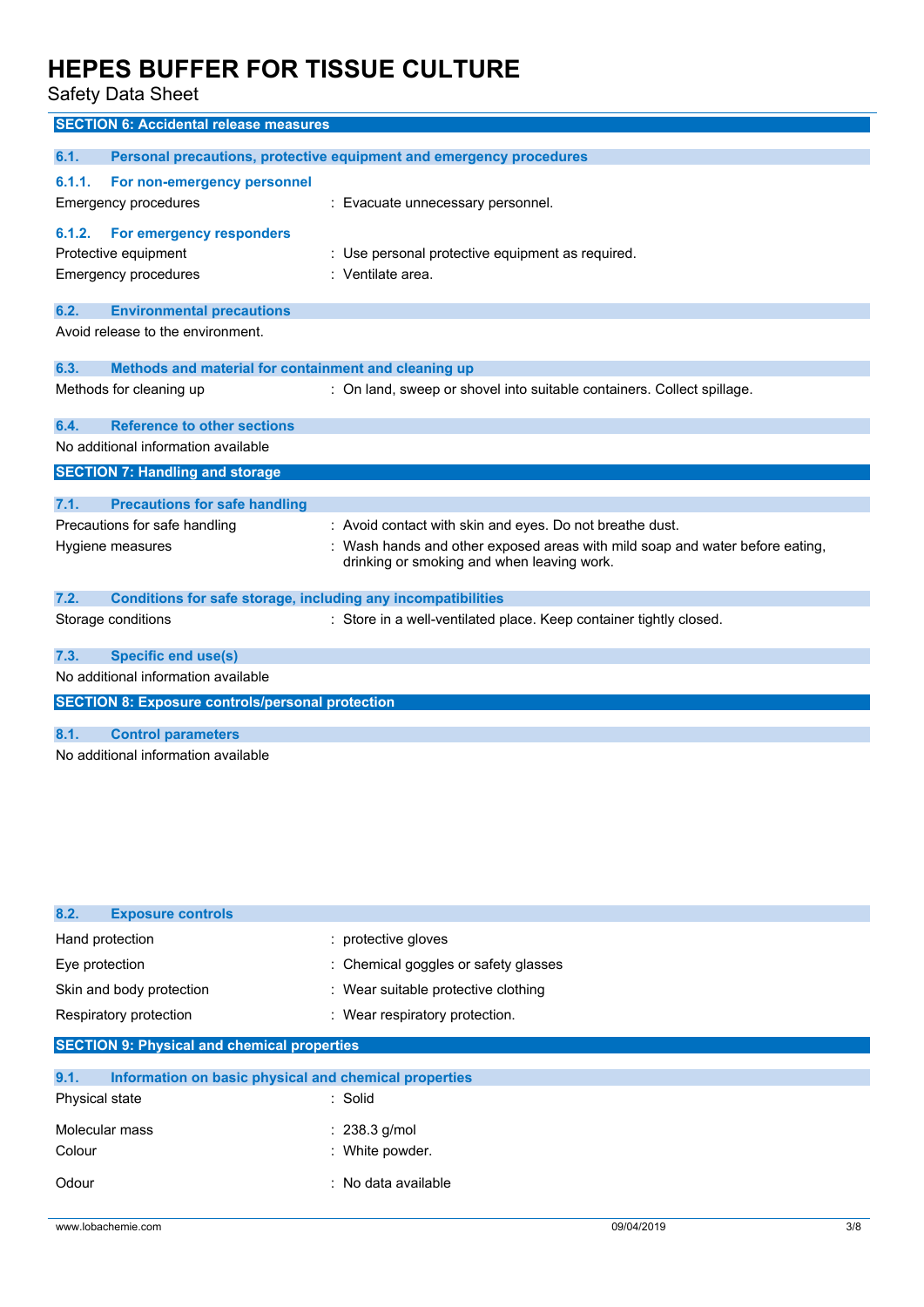Safety Data Sheet

| ouiviy Duiu Onooi                                    |                                   |  |
|------------------------------------------------------|-----------------------------------|--|
| Odour threshold                                      | : No data available               |  |
| рH                                                   | : $5.0 - 6.5$ at 238 g/l at 25 °C |  |
| Relative evaporation rate (butylacetate=1)           | : No data available               |  |
| Melting point                                        | : 234 °C                          |  |
| Freezing point                                       | : No data available               |  |
| Boiling point                                        | : No data available               |  |
| Flash point                                          | : No data available               |  |
| Auto-ignition temperature                            | : No data available               |  |
| Decomposition temperature                            | : No data available               |  |
| Flammability (solid, gas)                            | : No data available               |  |
| Vapour pressure                                      | : No data available               |  |
| Relative vapour density at 20 °C                     | : No data available               |  |
| Relative density                                     | : No data available               |  |
| Solubility                                           | : Water: Soluble in water         |  |
| Log Pow                                              | : No data available               |  |
| Viscosity, kinematic                                 | : No data available               |  |
| Viscosity, dynamic                                   | No data available                 |  |
| Explosive properties                                 | : No data available               |  |
| Oxidising properties                                 | No data available                 |  |
| <b>Explosive limits</b>                              | No data available                 |  |
| <b>Other information</b><br>9.2.                     |                                   |  |
| No additional information available                  |                                   |  |
| <b>SECTION 10: Stability and reactivity</b>          |                                   |  |
| 10.1.<br><b>Reactivity</b>                           |                                   |  |
| No additional information available                  |                                   |  |
| <b>Chemical stability</b><br>10.2.                   |                                   |  |
| Stable under normal conditions.                      |                                   |  |
| 10.3.<br><b>Possibility of hazardous reactions</b>   |                                   |  |
| No additional information available                  |                                   |  |
| 10.4.<br><b>Conditions to avoid</b>                  |                                   |  |
| Direct sunlight. Extremely high or low temperatures. |                                   |  |
| 10.5.<br><b>Incompatible materials</b>               |                                   |  |
|                                                      |                                   |  |

No additional information available

### **10.6. Hazardous decomposition products**

No additional information available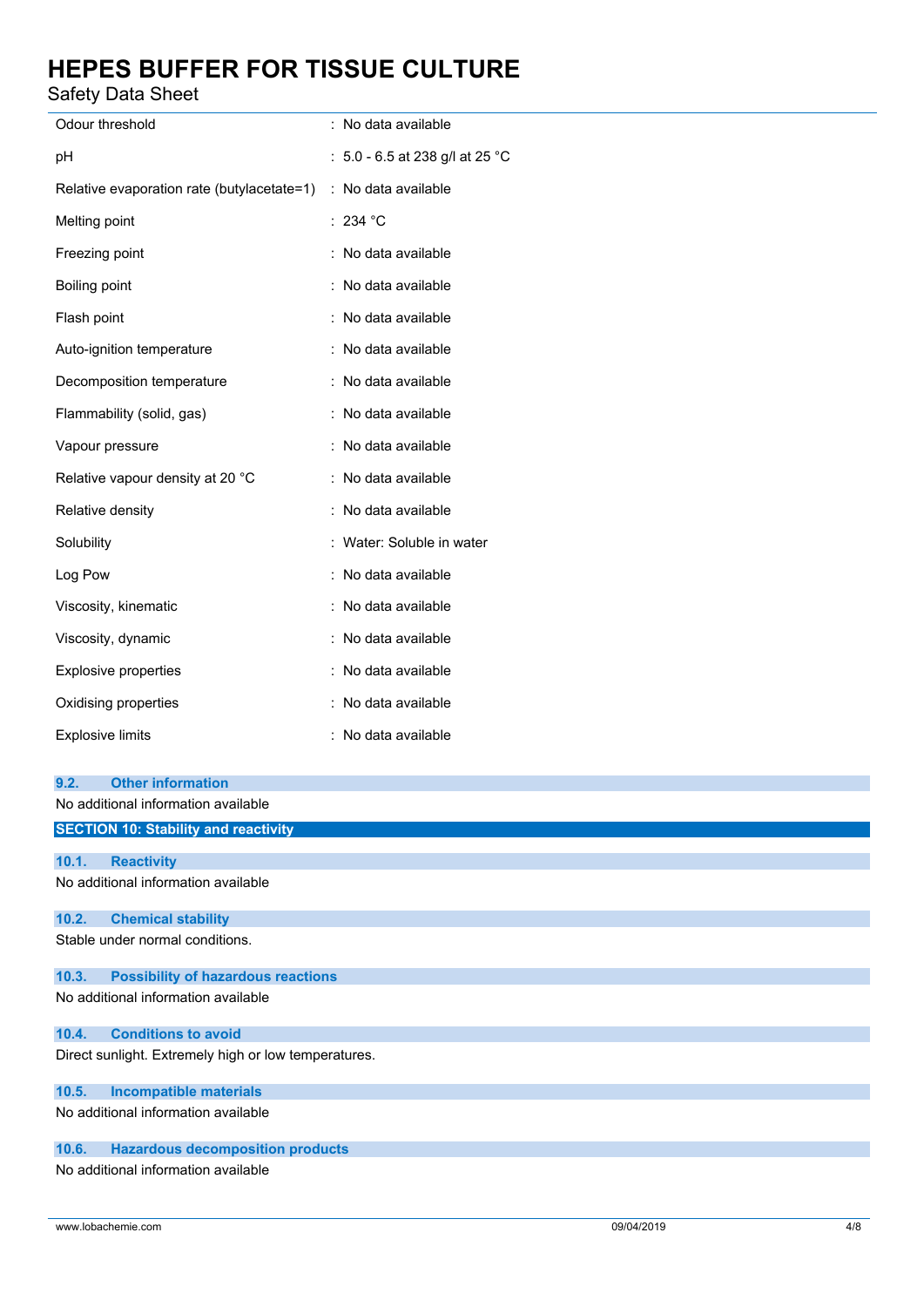Safety Data Sheet

| <b>SECTION 11: Toxicological information</b>  |                                   |  |  |
|-----------------------------------------------|-----------------------------------|--|--|
| 11.1.<br>Information on toxicological effects |                                   |  |  |
| Acute toxicity                                | : Not classified                  |  |  |
|                                               |                                   |  |  |
| Skin corrosion/irritation                     | : Not classified                  |  |  |
|                                               | pH: 5.0 - 6.5 at 238 g/l at 25 °C |  |  |
| Serious eye damage/irritation                 | : Not classified                  |  |  |
|                                               | pH: 5.0 - 6.5 at 238 g/l at 25 °C |  |  |
| Respiratory or skin sensitisation             | : Not classified                  |  |  |
| Germ cell mutagenicity                        | : Not classified                  |  |  |
| Carcinogenicity                               | : Not classified                  |  |  |
|                                               |                                   |  |  |
| Reproductive toxicity                         | : Not classified                  |  |  |
| STOT-single exposure                          | : Not classified                  |  |  |
|                                               |                                   |  |  |
| STOT-repeated exposure                        | : Not classified                  |  |  |
|                                               |                                   |  |  |
|                                               |                                   |  |  |
| Aspiration hazard                             | : Not classified                  |  |  |
|                                               |                                   |  |  |

|       | <b>SECTION 12: Ecological information</b> |  |  |
|-------|-------------------------------------------|--|--|
|       |                                           |  |  |
| 12.1. | <b>Toxicity</b>                           |  |  |
|       | No additional information available       |  |  |

| 12.2.                               | <b>Persistence and degradability</b>      |  |  |  |
|-------------------------------------|-------------------------------------------|--|--|--|
| No additional information available |                                           |  |  |  |
|                                     |                                           |  |  |  |
|                                     |                                           |  |  |  |
| 12.3.                               | <b>Bioaccumulative potential</b>          |  |  |  |
|                                     | No additional information available       |  |  |  |
|                                     |                                           |  |  |  |
|                                     |                                           |  |  |  |
| 12.4.                               | <b>Mobility in soil</b>                   |  |  |  |
|                                     | No additional information available       |  |  |  |
|                                     |                                           |  |  |  |
|                                     |                                           |  |  |  |
| 12.5.                               | <b>Results of PBT and vPvB assessment</b> |  |  |  |
|                                     | No additional information available       |  |  |  |
|                                     |                                           |  |  |  |
|                                     |                                           |  |  |  |
|                                     |                                           |  |  |  |
| 12.6.                               | <b>Other adverse effects</b>              |  |  |  |

No additional information available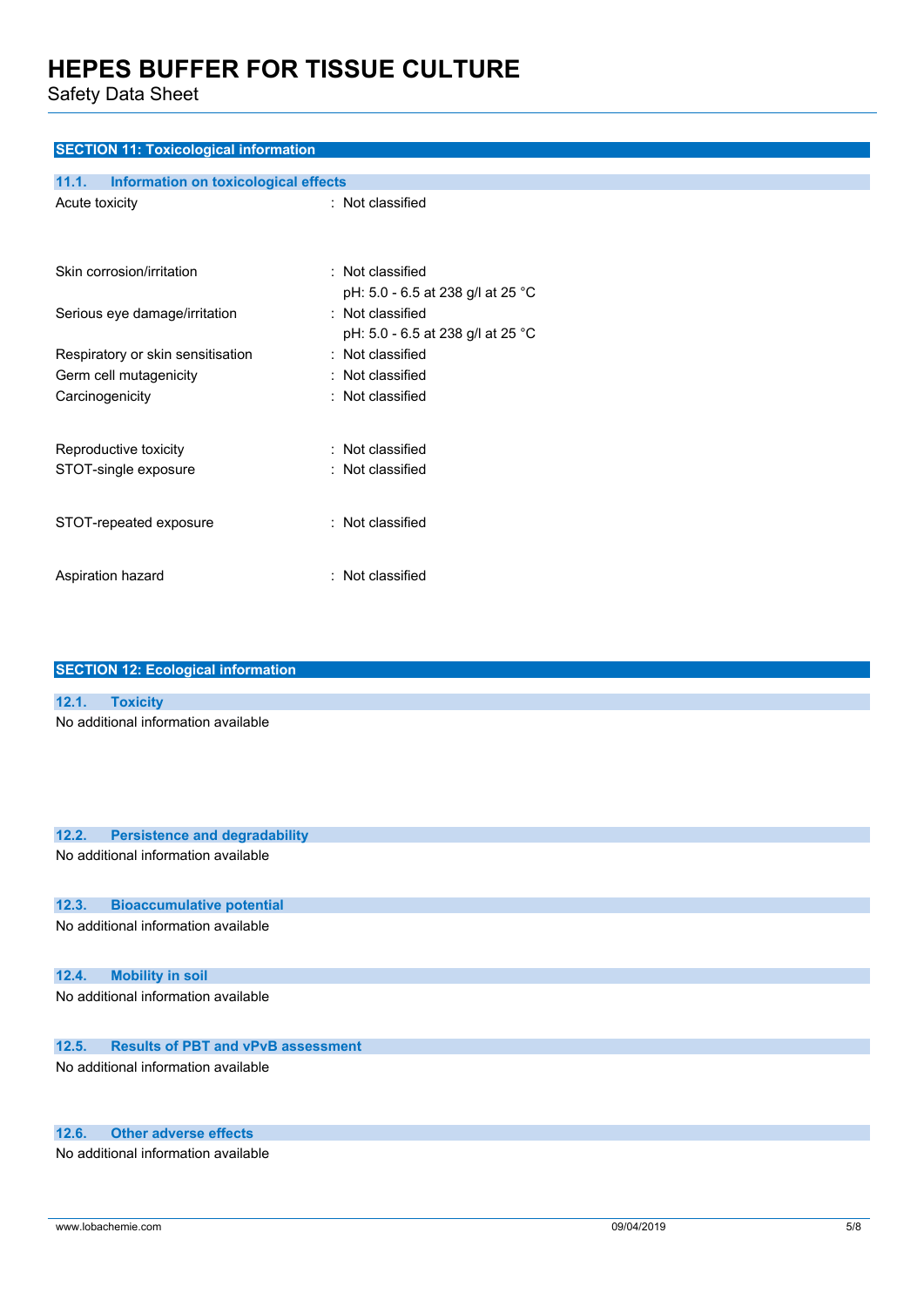Safety Data Sheet

| odicty Data Officet                              |                                          |
|--------------------------------------------------|------------------------------------------|
| <b>SECTION 13: Disposal considerations</b>       |                                          |
| 13.1.<br><b>Waste treatment methods</b>          |                                          |
| No additional information available              |                                          |
| <b>SECTION 14: Transport information</b>         |                                          |
| In accordance with ADR / RID / IMDG / IATA / ADN |                                          |
|                                                  |                                          |
| 14.1.<br><b>UN number</b>                        |                                          |
| UN-No. (ADR)                                     | : Not applicable                         |
| UN-No. (IMDG)                                    | Not applicable                           |
| UN-No. (IATA)                                    | Not applicable                           |
| UN-No. (ADN)                                     | Not applicable                           |
| UN-No. (RID)                                     | : Not applicable                         |
| 14.2.<br><b>UN proper shipping name</b>          |                                          |
| Proper Shipping Name (ADR)                       | : Not applicable                         |
| Proper Shipping Name (IMDG)                      | : Not applicable                         |
| Proper Shipping Name (IATA)                      | Not applicable                           |
| Proper Shipping Name (ADN)                       | : Not applicable                         |
| Proper Shipping Name (RID)                       | : Not applicable                         |
| 14.3.<br><b>Transport hazard class(es)</b>       |                                          |
| <b>ADR</b>                                       |                                          |
| Transport hazard class(es) (ADR)                 | : Not applicable                         |
| <b>IMDG</b>                                      |                                          |
| Transport hazard class(es) (IMDG)                | : Not applicable                         |
|                                                  |                                          |
| <b>IATA</b>                                      |                                          |
| Transport hazard class(es) (IATA)                | : Not applicable                         |
| <b>ADN</b>                                       |                                          |
| Transport hazard class(es) (ADN)                 | : Not applicable                         |
|                                                  |                                          |
| <b>RID</b>                                       |                                          |
| Transport hazard class(es) (RID)                 | : Not applicable                         |
| 14.4.<br><b>Packing group</b>                    |                                          |
| Packing group (ADR)                              | : Not applicable                         |
| Packing group (IMDG)                             | Not applicable                           |
| Packing group (IATA)                             | Not applicable                           |
| Packing group (ADN)                              | Not applicable                           |
| Packing group (RID)                              | : Not applicable                         |
| <b>Environmental hazards</b><br>14.5.            |                                          |
| Dangerous for the environment                    | : No                                     |
| Marine pollutant                                 | : No                                     |
| Other information                                | : No supplementary information available |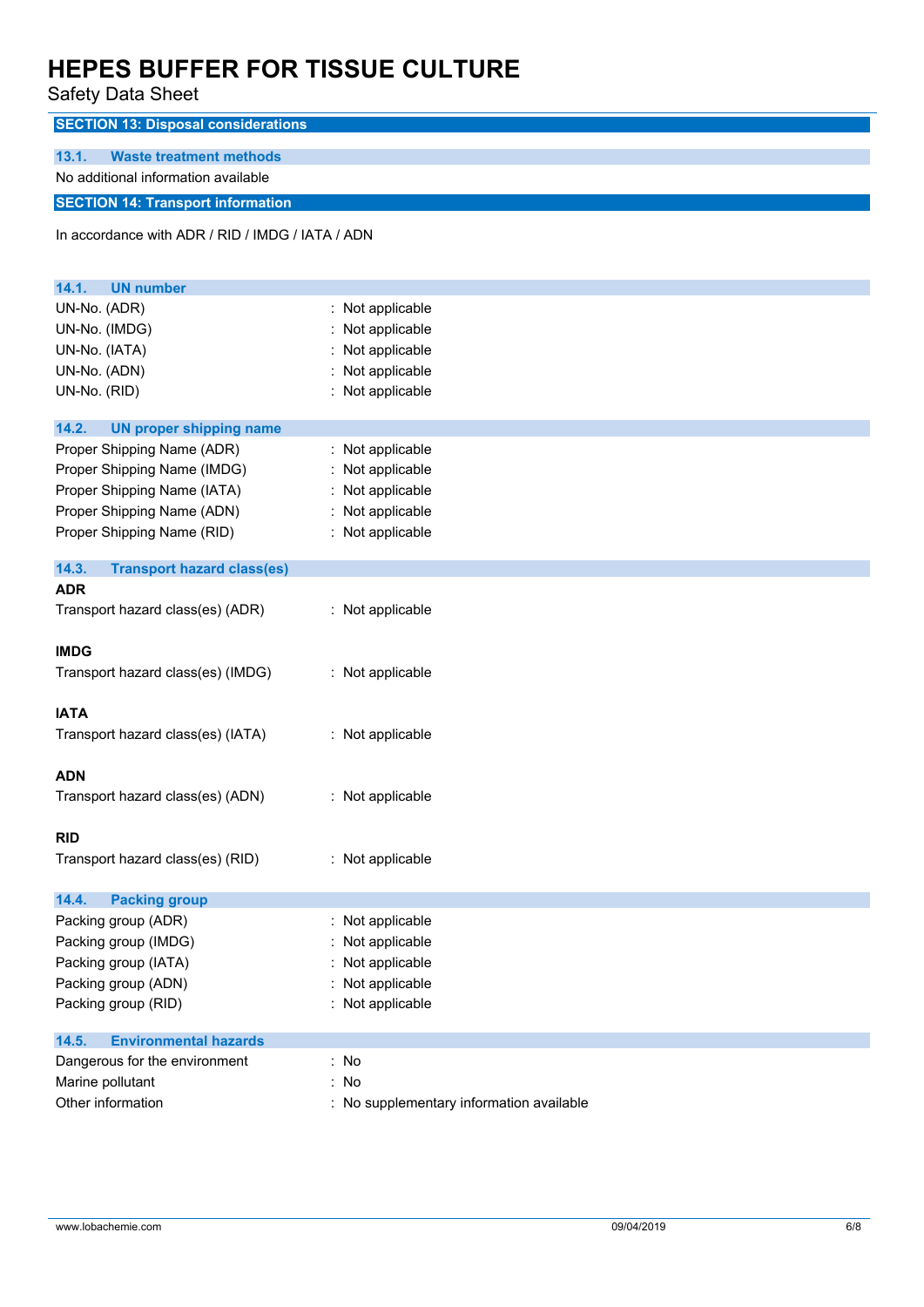Safety Data Sheet

**14.6. Special precautions for user**

#### **- Overland transport**

No data available

**- Transport by sea** No data available

**- Air transport**

No data available

**- Inland waterway transport**

No data available

**- Rail transport**

No data available

**14.7. Transport in bulk according to Annex II of MARPOL 73/78 and the IBC Code**

Not applicable

**SECTION 15: Regulatory information**

**15.1. Safety, health and environmental regulations/legislation specific for the substance or mixture**

### **15.1.1. EU-Regulations**

No REACH Annex XVII restrictions

HEPES BUFFER FOR TISSUE CULTURE is not on the REACH Candidate List HEPES BUFFER FOR TISSUE CULTURE is not on the REACH Annex XIV List

### **15.1.2. National regulations**

### **Germany**

| Reference to AwSV                                                              | : Water hazard class (WGK) 1, Slightly hazardous to water (Classification according to<br>AwSV; ID No. 4182) |  |  |
|--------------------------------------------------------------------------------|--------------------------------------------------------------------------------------------------------------|--|--|
| 12th Ordinance Implementing the Federal<br>Immission Control Act - 12. BlmSchV | : Is not subject of the 12. BlmSchV (Hazardous Incident Ordinance)                                           |  |  |
| <b>Netherlands</b>                                                             |                                                                                                              |  |  |
| SZW-lijst van kankerverwekkende stoffen : The substance is not listed          |                                                                                                              |  |  |
|                                                                                |                                                                                                              |  |  |

| SZW-lijst van mutagene stoffen                                                          | : The substance is not listed |
|-----------------------------------------------------------------------------------------|-------------------------------|
| NIET-limitatieve lijst van voor de<br>voortplanting giftige stoffen - Borstvoeding      | : The substance is not listed |
| NIET-limitatieve lijst van voor de<br>voortplanting giftige stoffen -<br>Vruchtbaarheid | : The substance is not listed |
| NIET-limitatieve lijst van voor de<br>voortplanting giftige stoffen - Ontwikkeling      | : The substance is not listed |